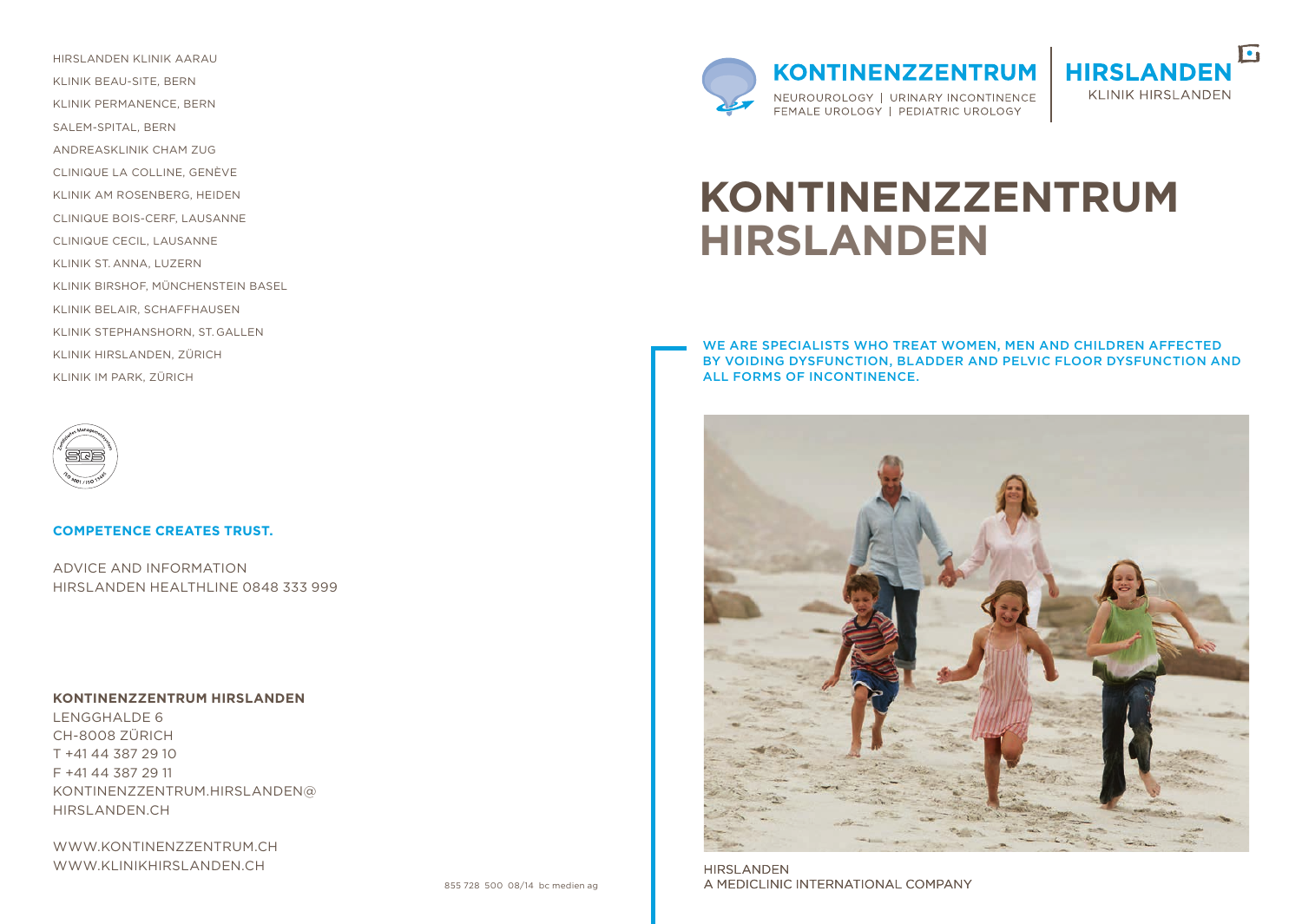## **Welcome**

## **Our Value and Principles**

### **Dear Patients,**

Urinary incontinence or voiding dysfunction can affect anybody – young and old, women and men. Involuntary loss of urine deeply affects the quality of life.

Thanks to enormous progress, embracing discoveries and new technologies, effective treatment of bladder dysfunction and incontinence is possible today. Complications can be avoided and quality of life can be reestablished. At KontinenzZentrum Hirslanden, experienced specialists are treating women, men and children affected by bladder dysfunction and different types of urinary incontinence. Our longstanding experience makes it possible to evaluate problems, to treat each person individually, and to achieve successful treatments.

Talk with us about your problems – we'd love to help you find the solution!





#### **For Our Patients**

Our main desire is to consider the individual needs, hopes and abilities of our patients. We welcome the inclusion of family members in this process. Our service is guided by empathy and compassion. We treat our patients and partners in an authentic way, with respect and diligence. We make it a point to take the time to listen to our patients.

#### **Of Our Team**

We provide medical service of the highest standards; highly-qualified specialists are here to treat our patients. We work in a collegial team, cooperating together and seeing our function as an interdisciplinary accomplishment. For us, collaboration with the family physician and other specialists is taken for granted. We are always working to improve efficiency, and to fulfill the needs of our patients and partners.

#### **Our Medical Activity**

We work with modern, innovative diagnostic and therapeutic technologies and medical techniques, offering the full spectrum of noninvasive, minimally invasive and surgical approaches for the treatment of bladder dysfunction and urinary incontinence. Pointing to our strengths, a detailed evaluation is immediately followed by an efficient assessment and treatment of the disease. Our longstanding experience is the basis of the extensive and individual assessment of a variety of complaints and dysfunctions. Our broad experience forms the foundation of our recommendations for evidence-based, state-of-the-art treatments. Additionally, we complement our treatments with alternative medicine approaches.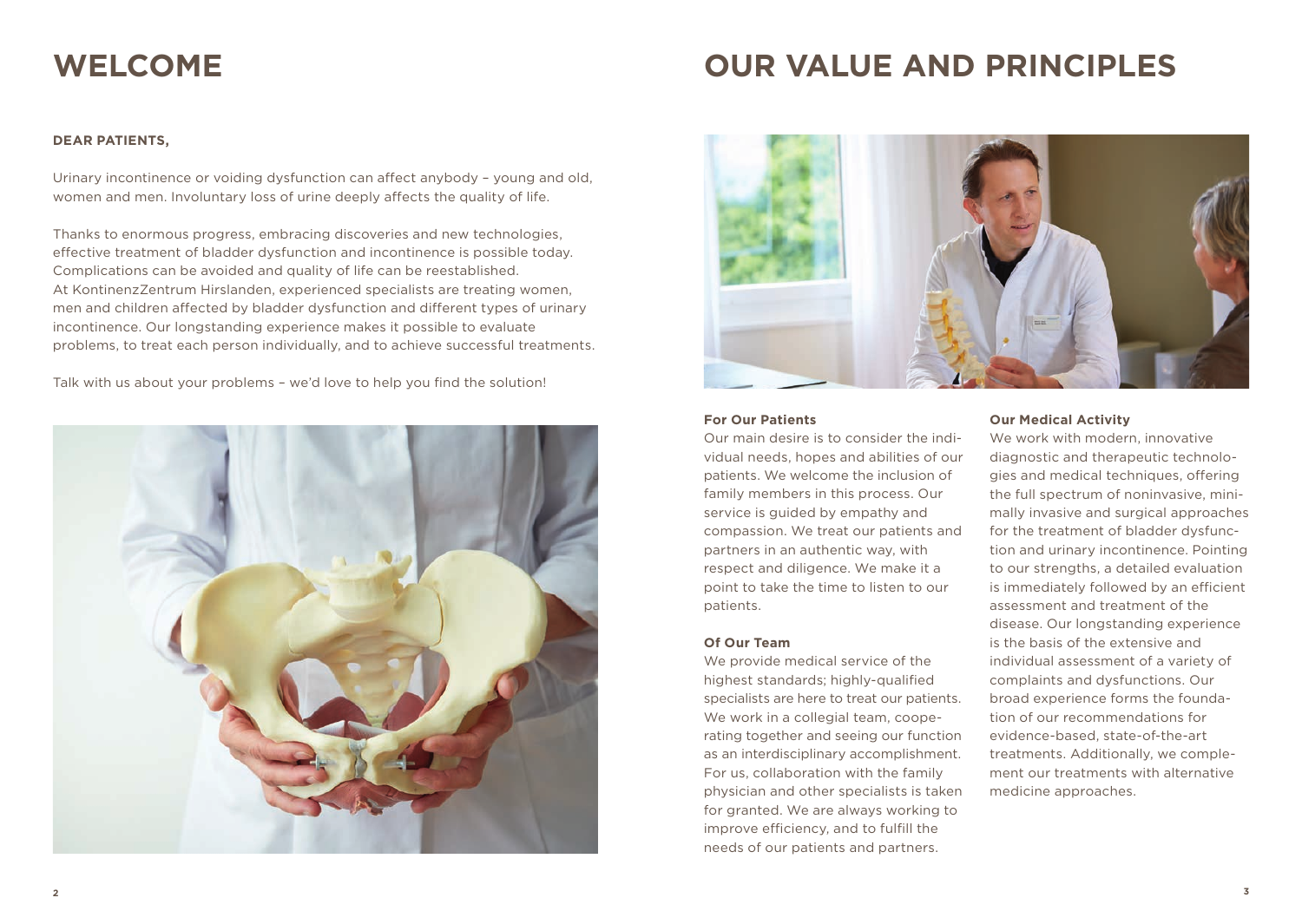### **Our Specialties**



#### **Neurourology**

- Urinary incontinence in men, women and children
- • Dysfunction of urinary bladder and pelvic floor, in association with disease of the nervous system (multiple sclerosis, Parkinson's, dementia, spinal cord injury, stroke, brain injury, spina bifida, and diabetes mellitus)
- Voiding dysfunction after surgical intervention of the pelvis, overactive bladder, urinary retention chronic pelvic pain

#### **Female Urology**

- • Dysfunction of the bladder and pelvic floor muscles
- • Urogenital prolapse
- Chronic pelvic pain syndrome (interstitial cystitis)
- • Urinary tract infections

#### **Male urology**

- Dysfunction of the bladder
- Preventive care of the prostate
- Chronic pelvic pain syndrome
- Urinary tract infections
- Adolescent urology

#### **Pediatric Urology**

- Bedwetting
- Urinary tract infections in children
- Pediatric incontinence
- Voiding dysfunction in children

#### **Neurophysiology**

- Neurophysiologic evaluation of the reflexes of the pelvis
- Nerve conduction test of the pelvic and leg nerves
- Electromyography of the pelvic floor muscle activity
- Somato-sensory evoked potential

#### **Pelvic floor therapy**

- Pelvic floor training for men, women and children
- Bio-feedback
- Pelvic floor stimulation

#### **Other therapies**

- Hypnotherapy
- Body Mind Medicine

An in-depth evaluation proves the cornerstone of the way you receive individual counsel and treatment from us. With the results, our experience and knowledge again come into play and we discuss with you your options of treatment – options that are compatible with your individual life situation. We offer several conservative options. In the event that surgery would be needed, we have the vast experience for the effective treatment of it and other complicated and unusual situations.

**Our Services to You**

#### **Special Evaluations**

#### **Urodynamic study**

Urodynamic evaluation and measurement of the pelvic floor muscle activity allows identification of the reason of urinary incontinence or voiding dysfunction.

Thanks to precise measurements and functional testing, it is possible to distinguish malfunctioning of the urinary storage from urinary voiding dysfunction and to identify the cause of incontinence.

### **Ultrasound, radiology and endoscopy**

Combining the urodynamic evaluation with imaging (ultrasound, radiology or endoscopy), it is possible to evaluate shape and position of the individual urinary tract organs. Besides traditional ultrasound of the urinary tract and transrectal doppler ultrasound of the prostate, we also offer perineal and introital ultrasound evaluation of the female pelvic organs. Modern digital radiology devices make it possible to evaluate the lower urinary tract in detail. The rigid and flexible endoscopes help with the investigation of the inside of the urinary tract.

#### **Neurophysiological evaluation**

Voiding dysfunction and urinary incontinence could be signs of disease of the nervous system. In this case, neurophysiological measurements of the pelvic floor and the pelvic nerves are indicated. These include: measurement of pelvic reflexes, nerve-conduction testing of the pelvic and leg nerves, electromyography with needle-electrodes or somato-sensory evoked potential of the pudendal and/or tibial nerve.